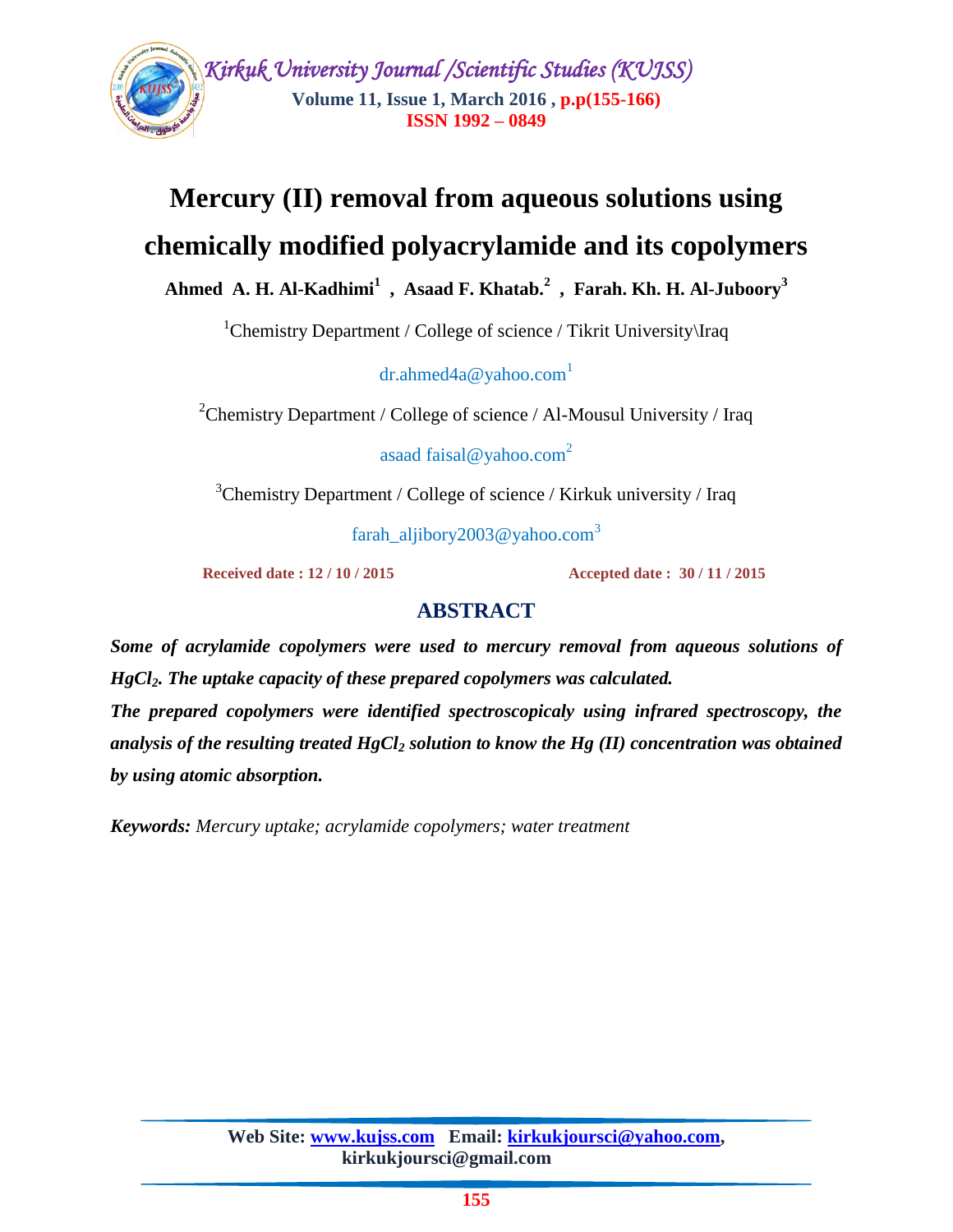

#### ا**لملخص**

**تم استخدام بعض البوليمرات المشتركة لألكريل أمايد إلزالة الزئبق من المحاليل المائية لثنائي كموريد الزئبق . و قد تم حساب قدرة امتصاص البوليمرات المشتركة المحضرة لمزئبق.**

**شخصت البوليمرات المشتركة المحضرة باستخدام طيف األشعة تحت الحمراء . و قد أستخدم جهاز اإلمتصاص الذري لقياس** 

**تركيز ايونات الزئبق في محاليل ثنائي كموريد الزئبق الناتجة بعد المعاممة مع البوليمر.**

**الكلمات الدالة:** اهتصاص الزئبق ، بولويراث هادة األكريالهيد ، هعالجت الوياه .

# **1. Introduction**

 From different industrial heavy metal wastes, mercury is among those with the greatest impact on environment. Removal of mercury from aqueous solution is of special importance in waste water treatments and in hydrometallurgical applications. Removal of trace mercury can not be achieved by conventional ion exchangers. Removal of mercury and other toxic metals require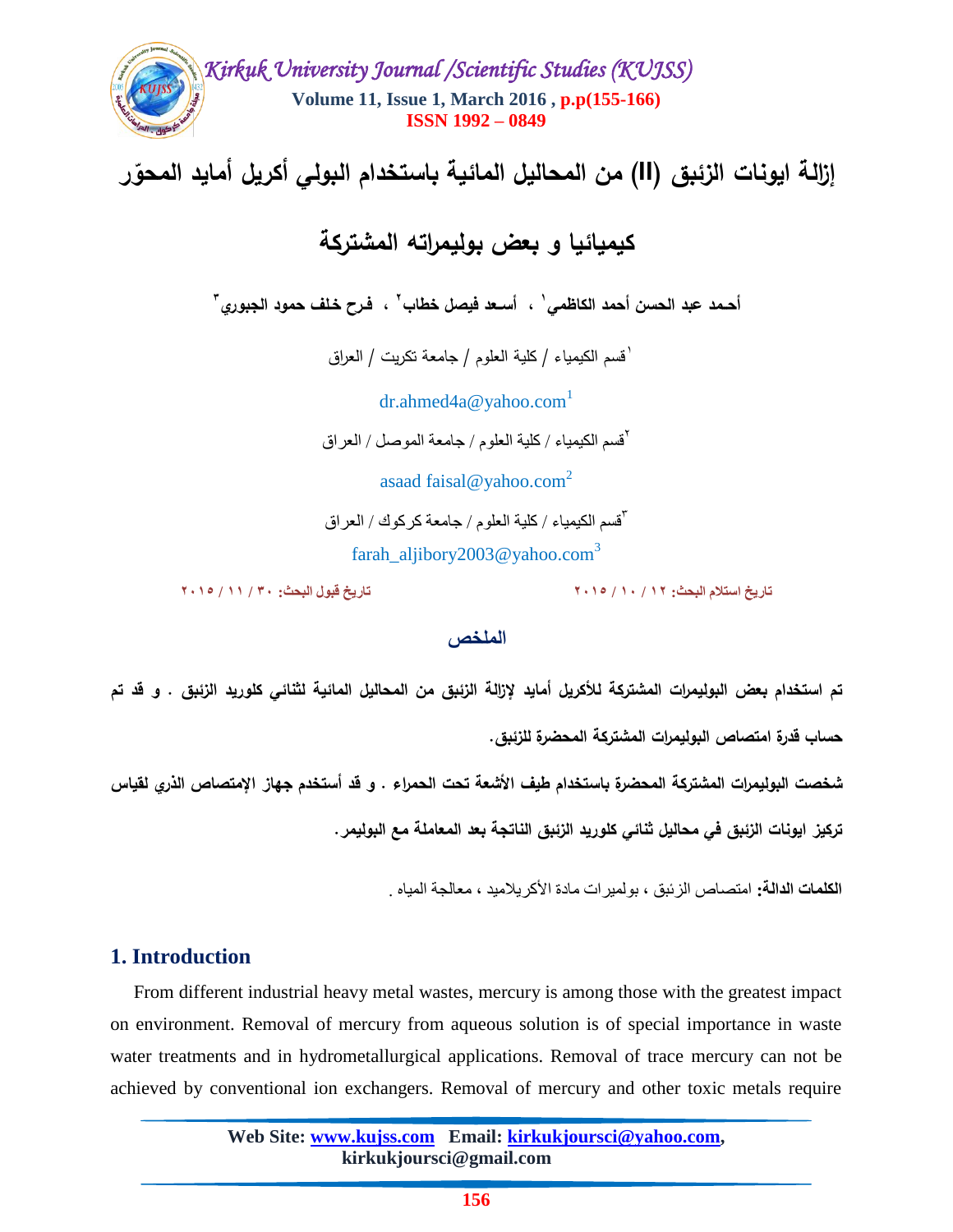

more efficient sorbents. Specially designed chelating polymers show excellent metal-uptake capabilities and these have been discussed in many articles and reviews.[1,2]

 However, most of those polymeric sorbents do not show desired selectivity, especially when multi-component mixtures are in question. Selective extraction of any desired metal ion is important not only for the isolation or removal of one chemical component but also for the effectiveness of the sorbent material because, during the extraction of any metal ion targeted, a waste amount of ligating groups should be spent for the extraction of common abundant metal ions such as Ca(II) and Mg(II) at the same time. In that case, only a few percent of the ligating groups of the sorbent serve in the removal of a target chemical, and this greatly reduces the effectiveness of the sorbent. In some cases, selective metal ion removal can be achieved to some extent by the proper choice of conditions, such as pH adjustment.[3,4,5]

 Ideally, the best method of selective separation is to find a suitable ligating group that is selective only for the target metal ion and not for any other metal ions. However, this is impossible in practice because most chelating groups show, more or less, coordination tendencies to many metal ions.

 However, there are a few exceptions, such as mercury ions with superior affinity toward thiol, thioether, and amide groups. According to this principle, a number of mercury selective polymer resins with thiol[6]or thioether functions[7]have been reported. Nevertheless, those materials presented are not strictly selective and also sorb other metal ions such as Pb(II) and Cu(II) to some extent.[8]

 Another possibility of selective mercury extraction is to use polymer resins with amide groups. The chemistry of mercury–amide interactions has been known for about 100 years. Amide compounds readily react with mercuric ions, under ordinary conditions, to give monoamido–mercury or diamido–mercury compounds as shown bellow[9]:-

$$
\begin{array}{ccc}\nO & O & O & O \\
\parallel & \parallel & \parallel & \parallel \\
R-C-NH_2 + HgX_2 \longrightarrow R-C-NH-HgX & \text{or} & R-C-NH-Hg\cdot NH-C-R\n\end{array}
$$

The mercury–amide linkage is believed to be covalent rather than coordinative.[9]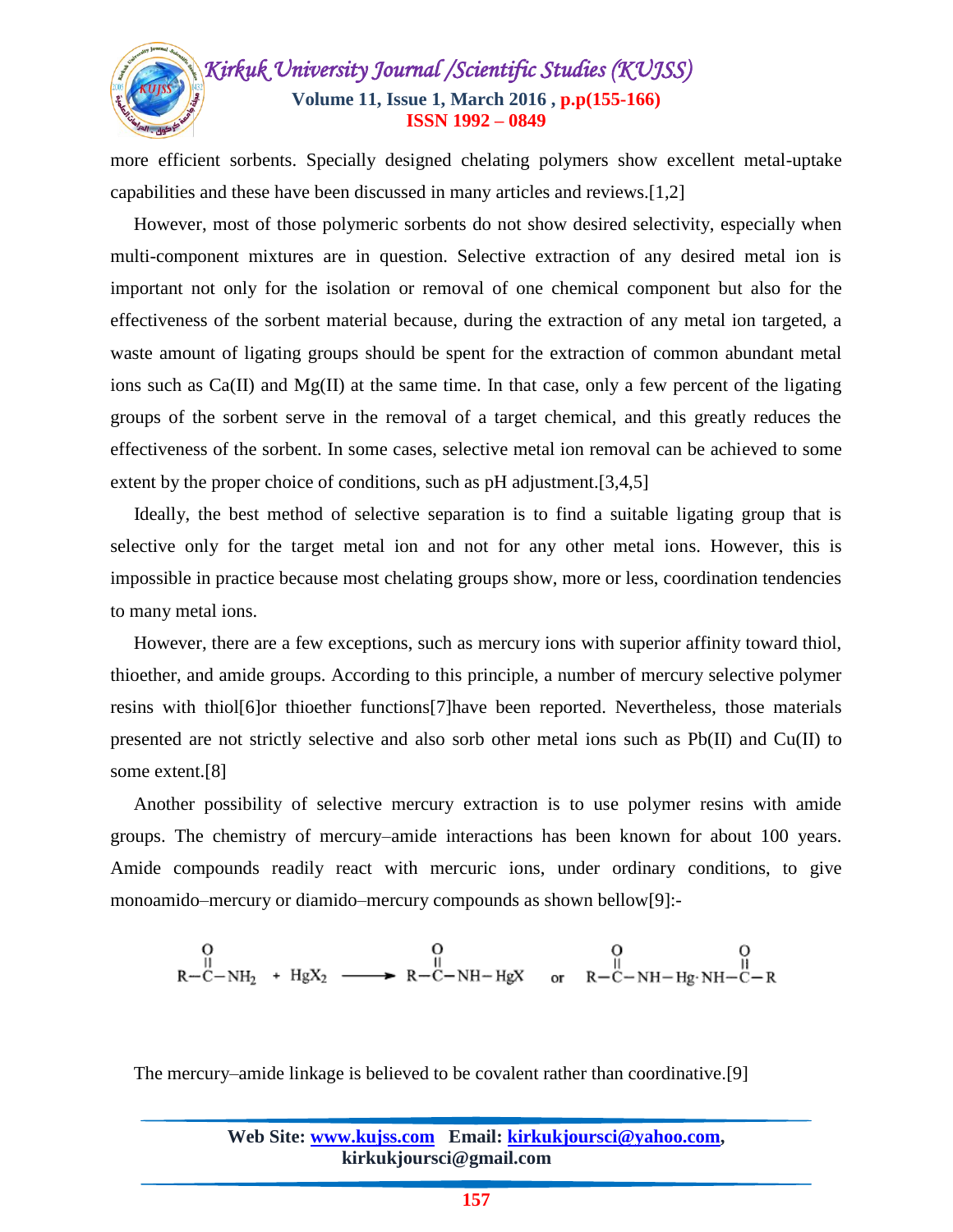

 The amide group, however, is a weak donor because of an electron-withdrawing carbonyl group. Therefore, it shows very little tendency for coordination with transition-metal ions. This makes amide groups unique in mercury binding with extremely high selectivity. On the basis of this key principle, we had demonstrated that acrylamide copolymersare able to bind mercury selectively.

# **2. Experimental Part**

## **2.1. Materials and instruments**

All the chemicals used have been supplied by Fluka and Aldrich.

Infrared spectra have been recorded by shemadzue FT-IR-8400 s Fourier transform, in the range between  $(1^{\circ} \cdot \cdot \cdot \cdot \text{ cm}^{-1})$ , Varian-AA-240FS Fast Sequential Atomic Absorption Spectroscopy/ Australian used for measuring the concentration of  $Hg(II)$  ions in aqueous solutions and all the samples have been dried under reduced pressure at  $65-75 \, \mathrm{C}^{\circ}$ .

## **2.2.Preparation of Polyacrylamide (A-1)**

 (4.0000 g.) of the monomer (acrylamide) was dissolved in a mixture of toluene (30 ml) and methanol (10 ml) in a round bottom flask and then added to the reaction mixture ( 0.0200 g.) of the initiator (dibenzoyl peroxide). The reaction mixture was refluxed in a water bath at  $(75 \, \text{C}^{\circ})$ with constant stirring for 30 minutes. The polyacrylamide was filtered and washed well with a mixture of toluene and methanol several times. The weight of product after drying was (2.9800 g).

#### **2.3.Hydrazinolysis of Polyacrylamide (A-2)**

 (1.0000 g.) of the polyacrylamide was dissolved in a (1 ml) of distilled water (polyacrylamide solution 50% wt.), then (2 ml.) of hydrazin hydrate (35%) was added to the reaction solution. The reaction mixture was refluxed with constant stirring for (3 hrs.).

 After cooling a little ethanol was added to precipitate the polymeric product, then the resulting mixture was filtered and washed with a little ethanol. The weight of product after drying was (1.3476 g.).

# **2.4.Preparation of Polyxanthylacrylamide (A-3)**

 (0.2500 g.) of Xanthhydrol was dissolved in (3.5 ml.) of glacial acetic acid; an oil was separated (as is sometimes the case with commercial material), allowed to settle for a short time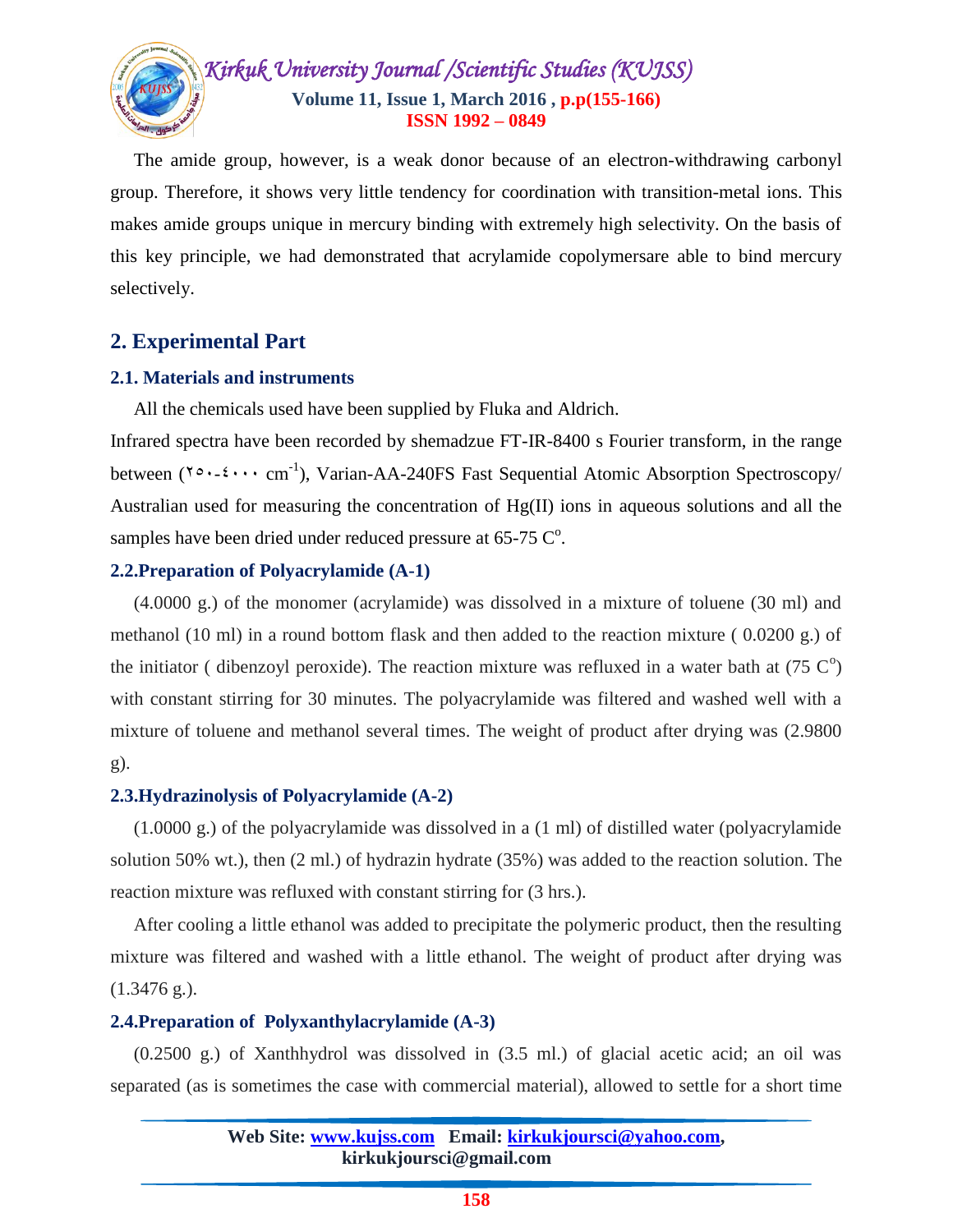

and the supernatant solution was decanted, then (0.2500 g.) of polyacrylamide was added , shacked and allowed to stand. The reaction mixture was refluxed in a water bath at  $(60 \, \text{C}^{\text{o}})$  with constant stirring for (2 hrs.).

 A viscous liquid was obtained, after cooling a little methanol was added, the resulting mixture was filtered and the precipitate was washed off with distilled water several times and with a little methanol. The weight of product after drying was (0.3291 g.).

#### **2.5.Nitration of Polyxanthylacrylamide (A-4)**

 (3.68 ml.) of concentrated nitric acid was mixed with (4 ml.) of concentrated sulphuric acid in round bottomed flask in ice bath. Then, (0.2500 g.) of polyxanthylacrylamide was added.

The reaction mixture was refluxed in a water bath at  $(70 \, \text{C}^{\text{o}})$  with constant stirring for  $(3 \text{ hrs.})$  and the resulting mixture poured into a (75 ml.) of water. The polymer was collected and washed with excess of water several times until the removal of acidity and washed with methanol. The weight of product after drying was (0.2729 g.).

#### **2.6.reparation of Poly(acrylamide-co-styrene) (A-5)**

 $(0.5000 \text{ g})$  of acrylamide and  $(0.5000 \text{ g})$  was dissolved in  $(3 \text{ ml})$  of DMF in a round bottom flask and then ( 0.0100 g.) of the initiator ( dibenzoyl peroxide) was added. The reaction mixture was refluxed in a water bath at  $(75 \text{ C}^{\circ})$  with constant stirring for  $(3 \text{ hrs.})$ . The reaction mixture was added to (150 ml.) of cold water, the copolymer was filtered and dried. The weight of product after drying was (0.5564 g.).

#### **2.7.Copolymerization of Acrylamide and N-vinylcarbazole (A-6)**

 (1.5000 g.) of acrylamide and (1.5000 g.) of N-vinylcarbazol were dissolved in a mixture of toluene (23 ml) and methanol (7 ml) in a round bottom flask and then added to the reaction mixture ( 0.0150 g.) of the initiator ( dibenzoyl peroxide). The reaction mixture was refluxed in a water bath at  $(75 \, \text{C}^{\text{o}})$  with constant stirring for 30 minutes.

 The copolymer was filtered and washed well with a mixture of toluene and methanol several times. The weight of product after drying was (1.4509 g).

#### **2.8.Mercury Removal**

 The mercury sorption capacities of the grafted polymers with acrylamide were determined by mixing weighted amount of copolymers  $(0.1 \text{ g})$  with  $(10 \text{ ml})$  aqueous Hg  $(II)$  solution  $(0.1 \text{ M})$ .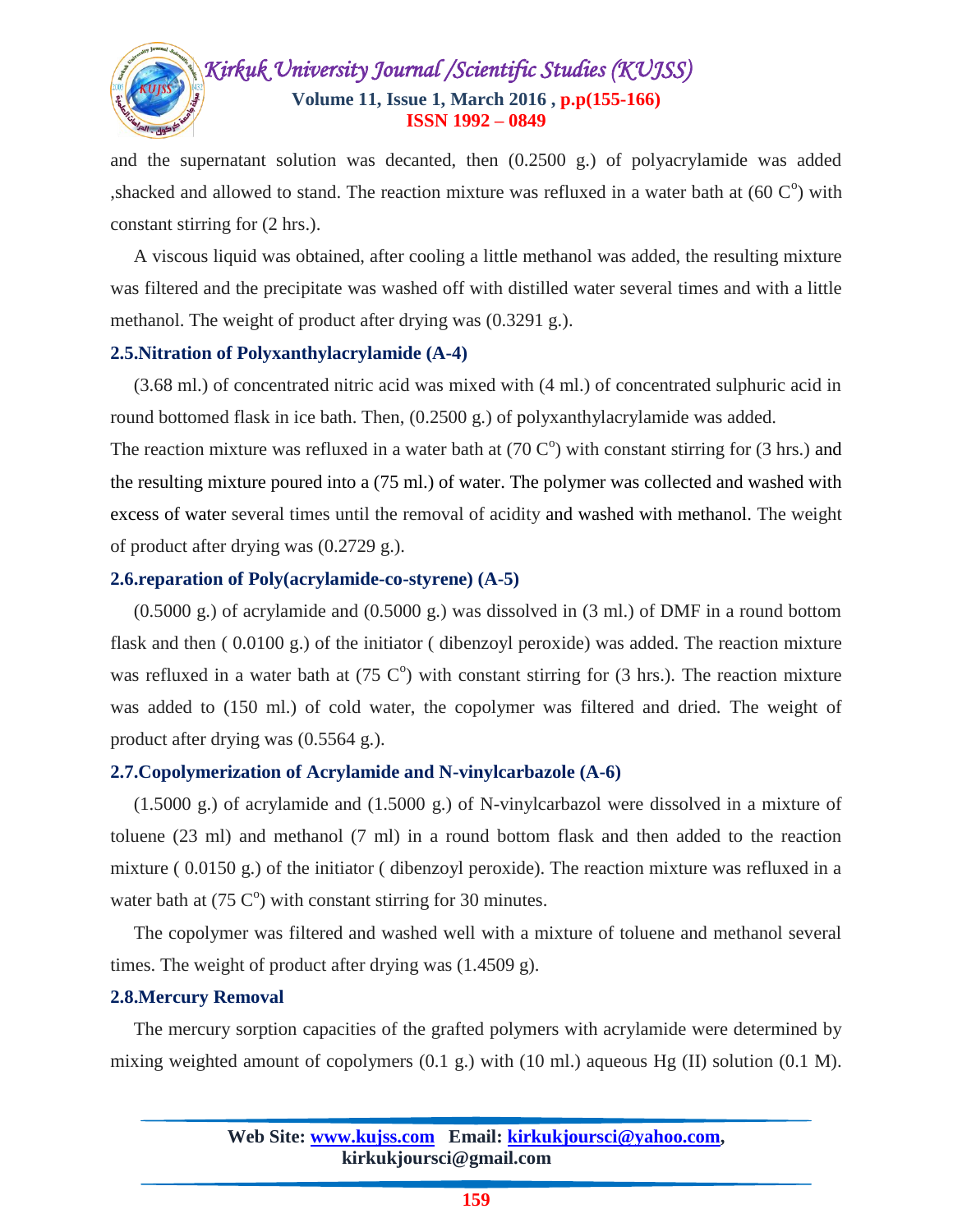

The mixture was stirred for (4,8,12,16,20 and 24) hrs. and then filtered. The Hg (II) concentrations were determined by atomic absorption.

 The mercury loading capacities of acrylamide copolymers were calculated from the initial and final Hg (II) contents of the solutions.

# **3. Results and Discussion**



**Scheme (1):** Expected chemical structure of modified polymers prepared from acrylamide.

#### **3.1.Preparation of Polyacrylamide (A-1)**

 In this study linear polyacrylamide was prepared by free radical polymerization of acrylamide using dibenzoyl peroxide as a radical initiator.

 In the infrared spectrum of polyacrylamide, the two strong intensity bands appearing around 3386 cm<sup>-1</sup> and 3199 cm<sup>-1</sup> are undoubtedly associated with the N-H stretching vibrations. The corresponding modes in acrylamide are found at  $3352 \text{ cm}^{-1}$  and  $3180 \text{ cm}^{-1}$ . The methylene group vibration useful to monitor the extend of polymerization. The calculated values  $2933 \text{ cm}^{-1}$  and 2864 cm<sup>-1</sup> are assigned to asymmetric and symmetric  $CH_2$  stretching vibrations, respectively.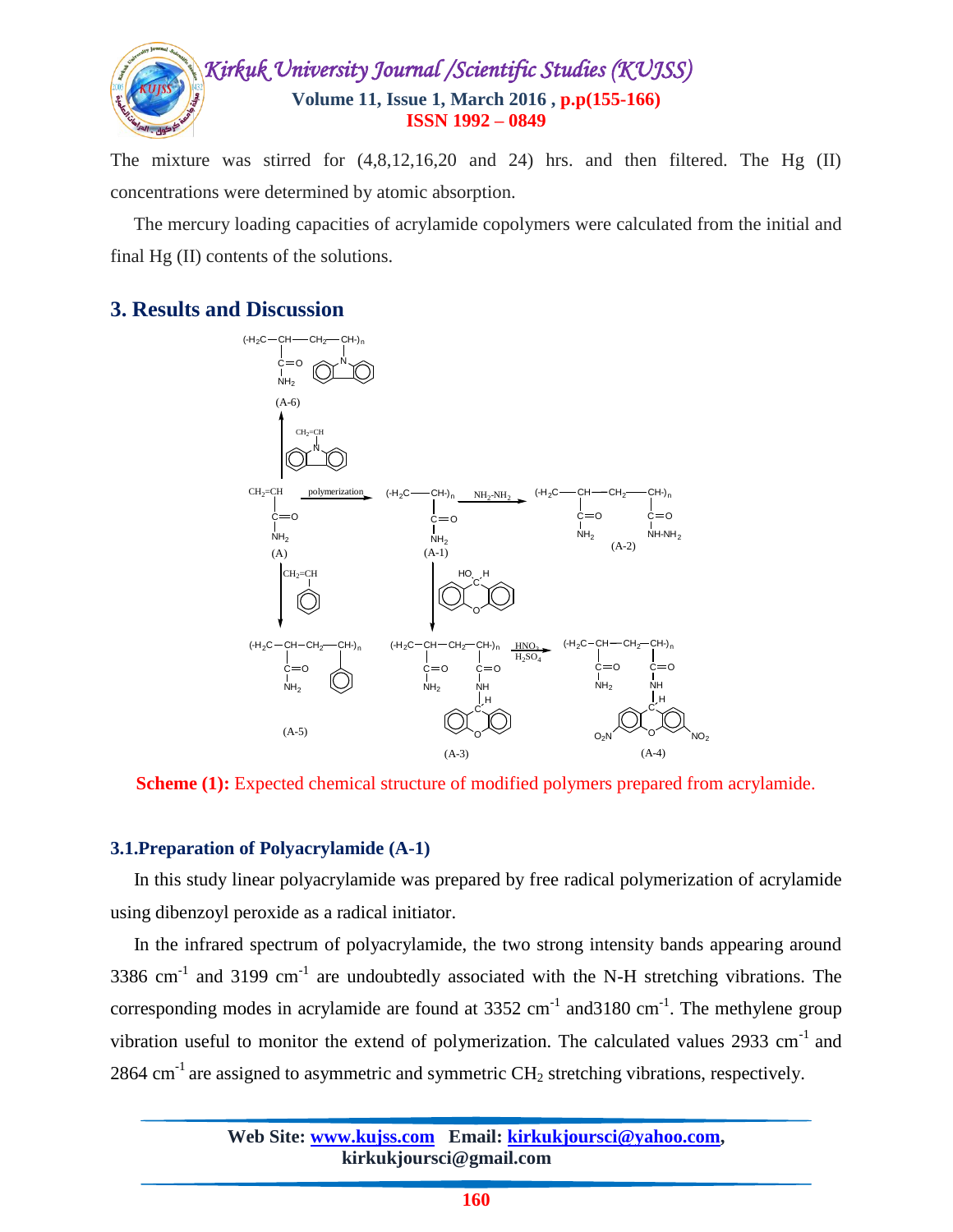

In acrylamide (the monomer), these modes are observed at  $3105 \text{ cm}^{-1}$   $3030 \text{ cm}^{-1}$ . The lowering of the above frequencies in polyacrylamide compared to acrylamide is mainly due to the unsaturated linkage in monomer acrylamide. The weak intensity infrared band observed at 2786  $cm<sup>-1</sup>$  in polyacrylamide has been assigned to CH stretching mode.

#### **3.2.Hydrazinolysis of polyacrylamide (A-2)**

Hydrazinolysis is a chemical cleavage reaction in which the hydrazine  $NH_2-NH_2$  acts as a nucleophilic agent by attacking a carbonylic carbon. Hydrazinolysis of aqueous 50% w/w polyacrylamide in water by refluxing for (3 hrs.) with aqueous hadrazine (35%) yielded the poly (acrylic hydrazide-co-acrylamide). The product was precipitated by the addition of an equal volume of ethanol.

 Treatment with hydrazine hydrate modifies nonreactive amide groups in the polyacrylamide to hydrazide groups, as shown in scheme-1.

 In the infrared spectrum of poly(acrylic hydrazide-co-acrylamide), the copolymer has two bands, at  $3448 \text{ cm}^{-1}$  and  $3174 \text{ cm}^{-1}$  which have been ascribed to the asymmetric and symmetric  $NH<sub>2</sub>$  stretching vibrations. The copolymer has a band at 3386 cm<sup>-1</sup> which has been ascribed to the NH stretching vibration. It has a sharp band at  $1629 \text{ cm}^{-1}$  ascribed to the C=O stretching vibration and the 1589  $\text{cm}^{-1}$  band ascribed to the NH<sub>2</sub> bending vibration.

The copolymer has three bands, at  $1444 \text{ cm}^{-1}$ ,  $1388 \text{ cm}^{-1}$  and  $1344 \text{ cm}^{-1}$  due to the NH<sub>2</sub> or NH deformation vibrations, these bands are taken as characteristic of the  $-CONHNH<sub>2</sub>$  group.

#### **3.3.Preparation of Polyxanthylacrylamide (A-3)**

 Water soluble, amide group containing polymers such as polyacrylamide are modified, by reacting the polymer in aqueous solution with organic dye molecules which can form stable carbo-cations.

 One of the most preferred dye molecules is xanthhydrol. A preferred embodiment of this reaction will be further described, by way of illustration only, with reference to scheme-2 which depicts a mechanism for forming a labeled polymer from polyacrylamide and 9-xanthhydrol.[10]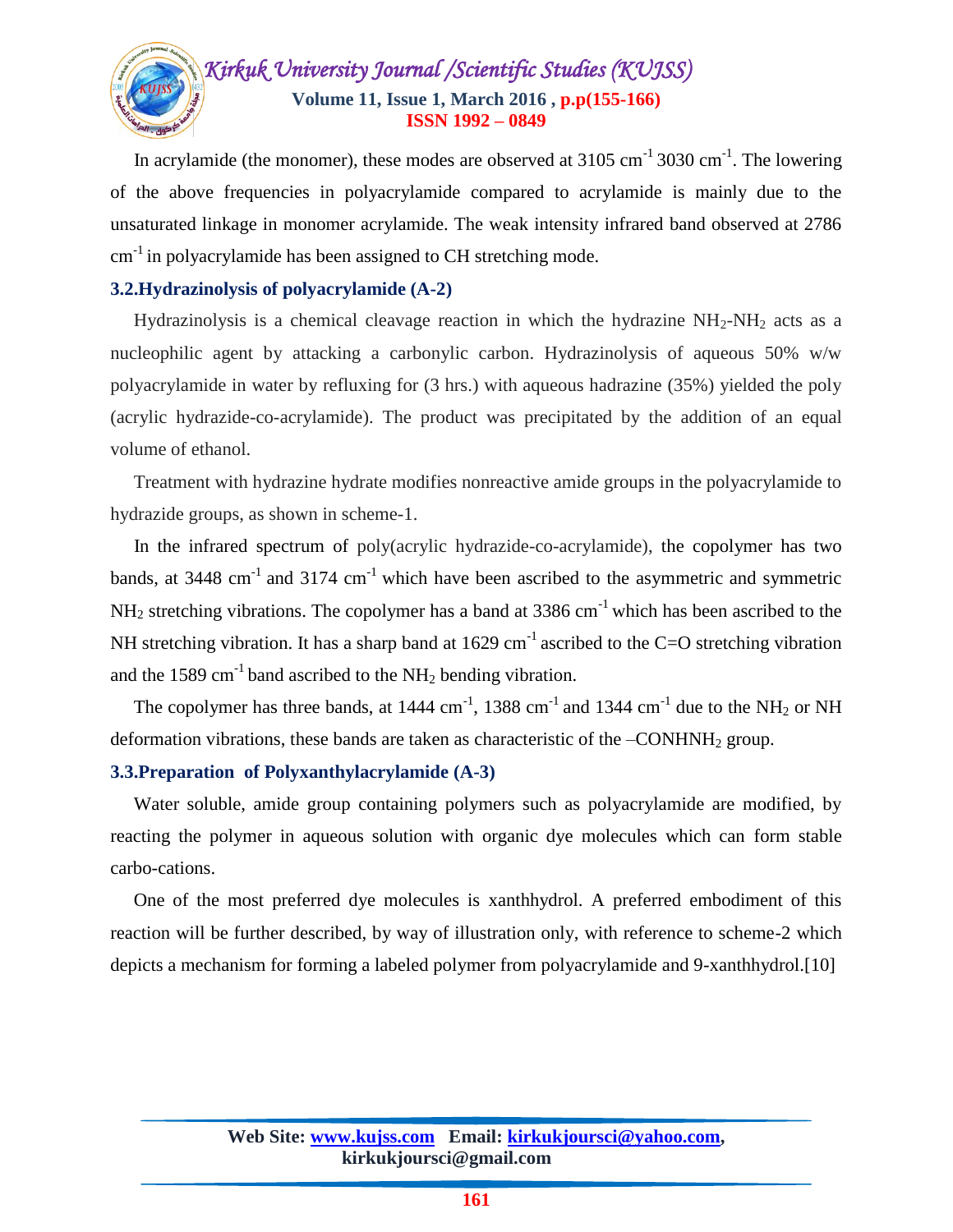

**Scheme** (2): Mechanism for forming polyxanthylacrylamide<sup>[10]</sup>

 As can be seen in scheme-2 polyacrylamide indicated by numeral (I) is reacted with 9 xanthhydrol, indicated by numeral (II) to produce labeled polyacrylamide (III). The mechanism is shown below the overall reaction, and includes the steps of first protonating the 9-xanthhydrol (II) to give the intermediate (IV), which is dehydrated to form the intermediate (V). This intermediate reacts at the amide nitrogen of (I) to give the intermediate (VI) results in the labeled polymer (III).

In the infrared spectrum, the copolymer has a band at  $3458 \text{ cm}^{-1}$  and  $3336 \text{ cm}^{-1}$  which have been ascribed to the asymmetric and symmetric NH stretching vibrations. It has a sharp band at 1658 cm<sup>-1</sup> ascribed to the C=O stretching vibration and the 1606 cm<sup>-1</sup> band ascribed to the NH bending vibration. IR spectrum of the resultant copolymer showed absorption of C-C stretching in rings of xanthene group at  $1454 \text{ cm}^{-1}$ , C-O stretching vibration at 1336 cm<sup>-1</sup>.

#### **3.4.Nitration of Polyxanthylacrylamide (A-4)**

 Nitrated polyxanthylacrylamide was obtained by the nitration of polyxanthylacrylamide using a mixture of concentrated nitric acid/concentrated sulfuric acid, as shown in scheme-1.

 The IR spectrum of nitrated polyxanthylacrylamide showed absorption of N=O asymmetric stretching at 1537 cm<sup>-1</sup>, and N=O symmetric stretching at 1350 cm<sup>-1</sup>.

#### **3.5.Preparation of Poly(styrene-co-acrylamide) (A-5)**

 Poly(styrene-co-acrylamide) was synthesized by free radical polymerization of a mixture of styrene and acrylamide in DMF, by using dibenzoylperoxide as an initiator. In copolymer spectra, there are characteristic and intense peaks found at  $3348 \text{ cm}^{-1}$ ,  $1676 \text{ cm}^{-1}$  and  $1026 \text{ cm}^{-1}$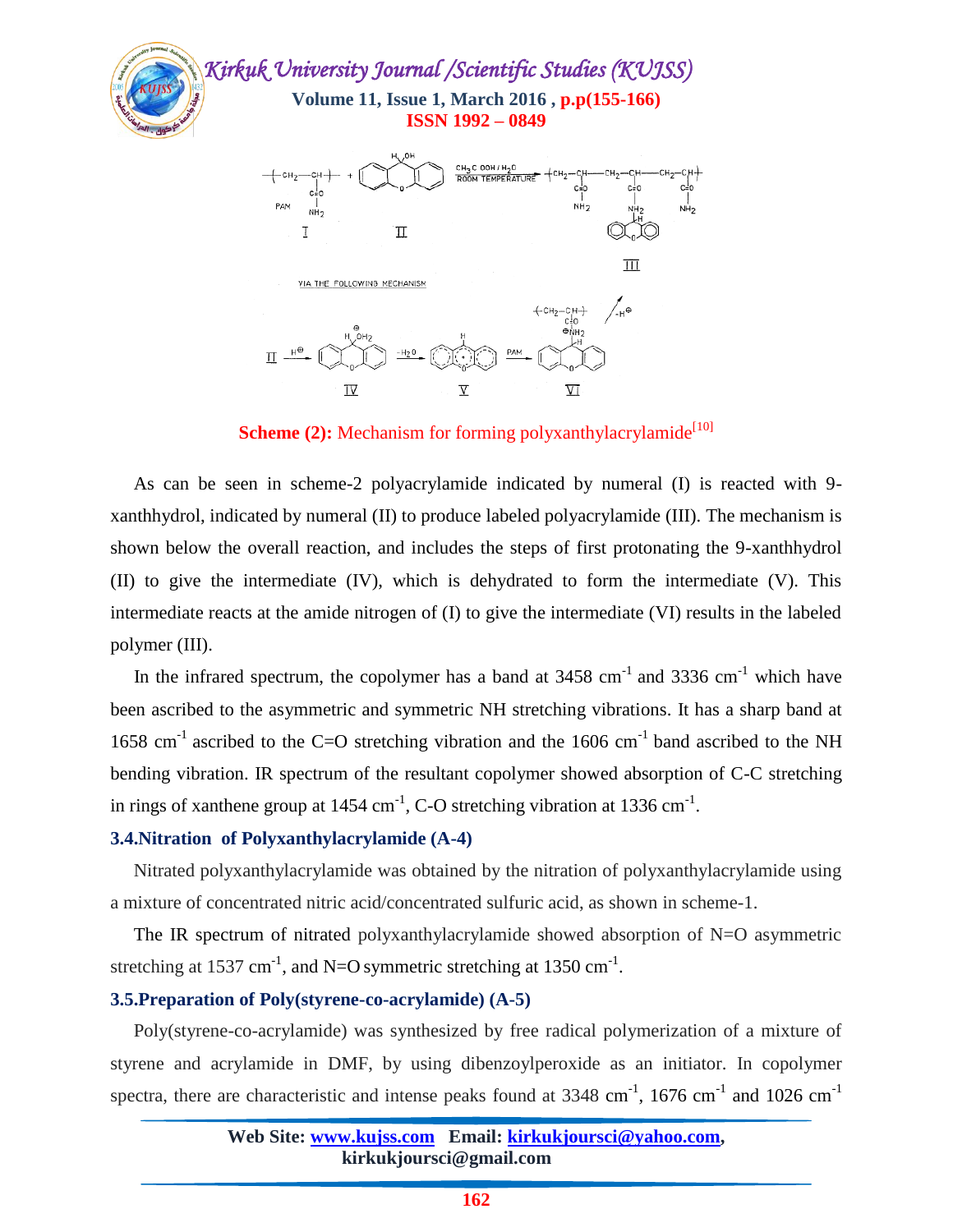

indicating the N-H stretching, C=O stretching and C-N stretching due to acrylamide group. In addition, the peak at 1606 cm<sup>-1</sup> band represents the bending of the weak bond N-H.

#### **3.6.Copolymerization of Acrylamide and N-vinylcarbazole (A-6)**

 Poly(acrylamide-co-N-vinylcarbazole) was synthesized by free radical polymerization of Acrylamide and N-vinylcarbazole in a mixture of toluene and methanol, by using dibenzoylperoxide as an initiator.

 In the infrared spectrum of poly(acrylamide-co N-vinylcarbazole), there are shifts occurs in the vibrations as we can see from copolymer. The vibration for hydrogen bonded NH group in this copolymer has been approximately shifted to  $3382$  cm from  $3386$  cm<sup>-1</sup>, whereas the band corresponding to C=O has been blue shifted to  $1668 \text{ cm}^{-1}$  from 1672. The bending vibration band of NH has been blue shifted to 1330 cm<sup>-1</sup> from 1348 cm<sup>-1</sup>. The above observations clearly indicate the composite formation during the synthesis process.

#### **3.7.Mercury Removal**

Acrylamide copolymers  $(A-2)$ ,  $(A-3)$ ,  $(A-4)$ ,  $(A-5)$  and  $(A-6)$  were used to Hg(II) removal.

 Mercury binding via amide groups in principle can occur either by formation of monoamide or diamide mercury structures, which provide a means of capturing  $Hg^{2+}$  from aqueous solution.

Aqueous solution of  $HgCl<sub>2</sub>$  was used in mercury sorption experiments. The absorption capacity of the copolymers that contain amide groups was analyzed by the determination of the excess mercury ions in the supernatant solution. The mercury sorption capacity of poly(styreneco-acrylamide) and poly(acrylamide-co-N-vinylcarbazole) from  $(0.1 \text{ M}) \text{ Hg}^{2+}$  is given by:- $(M_o-M) \times V/Wt.$ 

The relevant data are listed in Tables  $(3-1)$ ,  $(3-2)$ ,  $(3-3)$ ,  $(3-4)$  and Table  $(3-5)$ .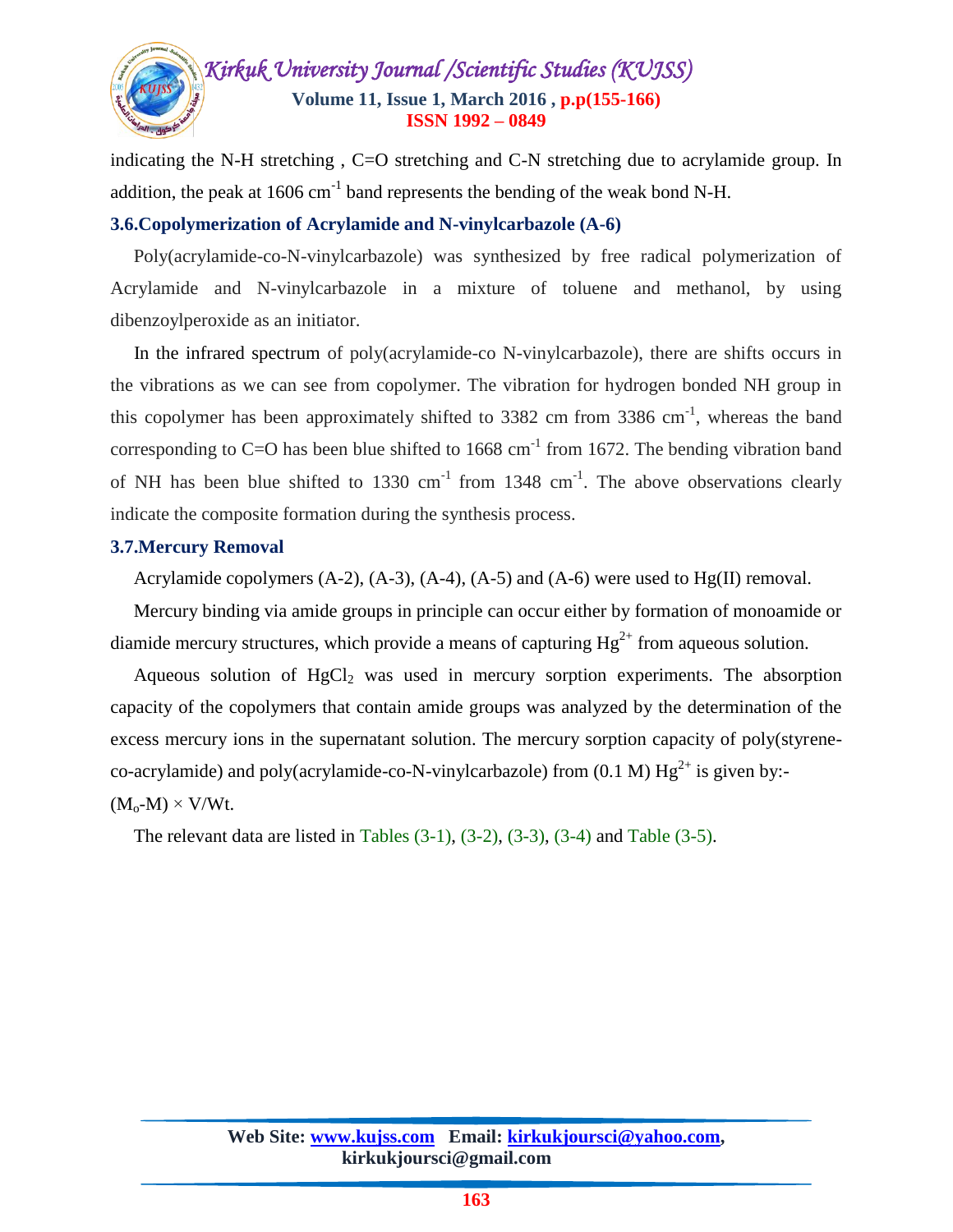

| <b>Time</b> | $[Hg^{2+}]$ | <b>Copolymer Capacity of mercury uptake</b> |
|-------------|-------------|---------------------------------------------|
| (hrs.)      | (M)         | $(mmol.g^{-1})$                             |
| $\bf{0}$    | 0.100       | 0.0                                         |
| 4           | 0.092       | 0.8                                         |
| 8           | 0.086       | 1.4                                         |
| 12          | 0.070       | 3.0                                         |
| 16          | 0.067       | 3.3                                         |
| 20          | 0.045       | 5.5                                         |
| 24          | 0.043       | 5.7                                         |

**Table (3-1):** (A-2) capacity of mercury uptake

**Table (3-2):** (A-3) capacity of mercury uptake

| <b>Time</b>             | $[Hg^{2+}]$ | <b>Copolymer Capacity of mercury uptake</b> |
|-------------------------|-------------|---------------------------------------------|
| (hrs.)                  | (M)         | $(mmol.g^{-1})$                             |
| $\boldsymbol{0}$        | 0.100       | 0.0                                         |
| $\overline{\mathbf{4}}$ | 0.098       | 0.2                                         |
| 8                       | 0.095       | 0.5                                         |
| 12                      | 0.088       | 1.2                                         |
| 16                      | 0.079       | 2.1                                         |
| 20                      | 0.072       | 2.8                                         |
| 24                      | 0.072       | 2.8                                         |

**Table (3-3):** (A-4) capacity of mercury uptake

| <b>Time</b> | $[Hg^{2+}]$ | <b>Copolymer Capacity of mercury uptake</b> |
|-------------|-------------|---------------------------------------------|
| (hrs.)      | (M)         | $(mmol.g^{-1})$                             |
| $\bf{0}$    | 0.100       | 0.0                                         |
| 4           | 0.100       | 0.0                                         |
| 8           | 0.097       | 0.3                                         |
| 12          | 0.092       | 0.8                                         |
| 16          | 0.088       | 1.2.                                        |
| 20          | 0.087       | 1.3                                         |
| 24          | 0.085       | 1.5                                         |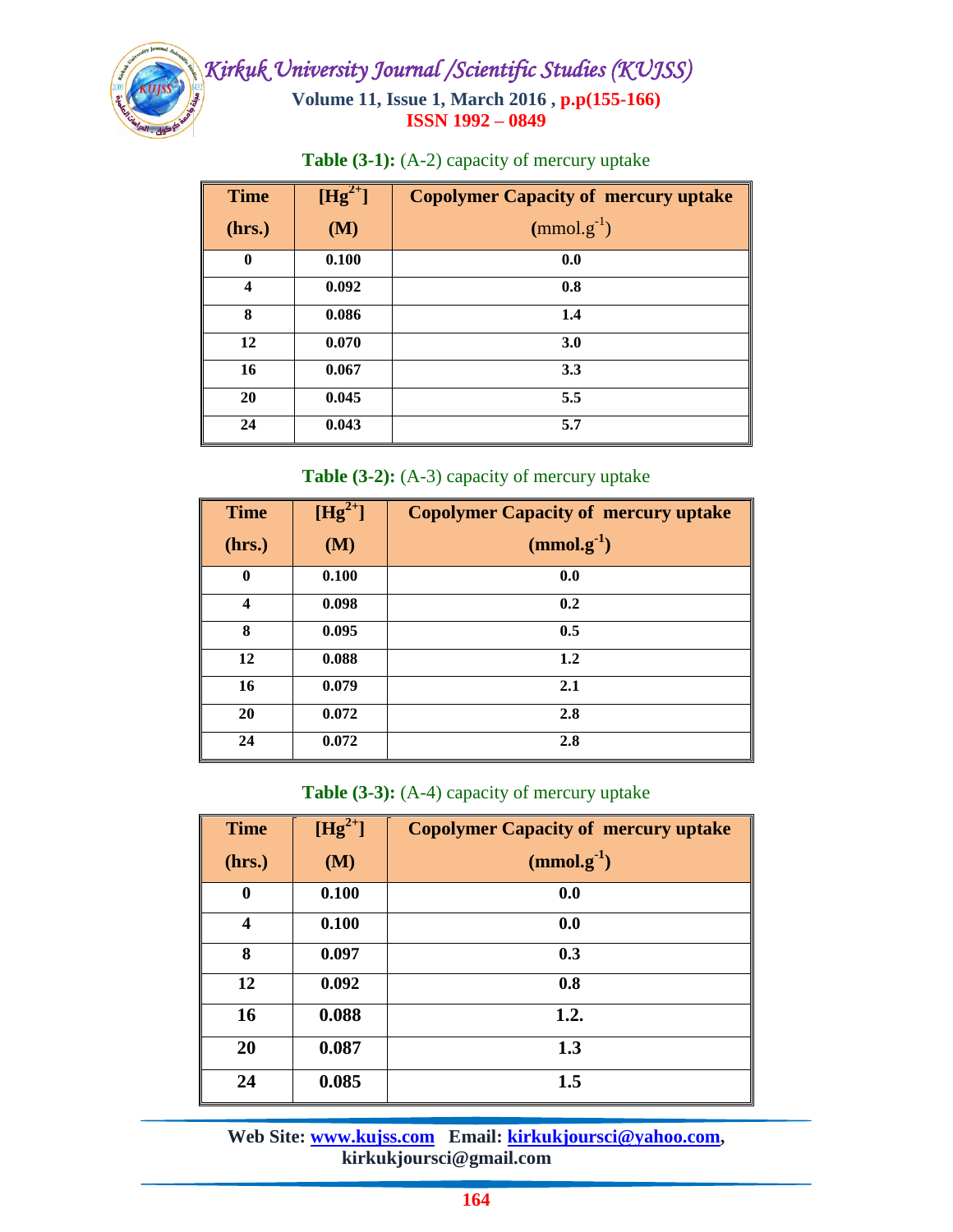

**Table (3-4):** Poly (styrene-co-acrylamide)(A-5) capacity of mercury uptake

| <b>Time</b> | $[Hg^{2+}]$ | <b>Copolymer Capacity of mercury uptake</b> |
|-------------|-------------|---------------------------------------------|
| (hrs.)      | (M)         | $(mmol.g^{-1})$                             |
| $\bf{0}$    | 0.100       | 0.0                                         |
| 4           | 0.089       | 1.1                                         |
| 8           | 0.077       | 2.3                                         |
| 12          | 0.064       | 3.6                                         |
| 16          | 0.049       | 5.1                                         |
| 20          | 0.041       | 5.9                                         |
| 24          | 0.037       | 6.3                                         |

**Table (3-5):** Poly (acrylamide-co-N-vinylcarbazole) (A-6) capacity of mercury uptake

| <b>Time</b>      | $[Hg^{2+}]$ | <b>Copolymer Capacity of mercury uptake</b> |
|------------------|-------------|---------------------------------------------|
| (hrs.)           | (M)         | $(mmol.g^{-1})$                             |
| $\boldsymbol{0}$ | 0.100       | 0.0                                         |
| $\boldsymbol{4}$ | 0.087       | 1.3                                         |
| 8                | 0.075       | 2.5                                         |
| 12               | 0.061       | 3.9                                         |
| 16               | 0.046       | 5.4                                         |
| 20               | 0.038       | 6.2                                         |
| 24               | 0.033       | 6.7                                         |

# **References**

**[1]** S.D. Sahni and J. Reedijik, Coord. Chem. Rev., 59,1 , (1984).

**[2]** B. L. Rivas and K. E Geckeler, Adv. Polym. Sci., 102, 171, (1992).

**[3]** Wagner, C. K., Hall, G., Rigel, B., Virgilio J. D. and Kamath V., Germann, G. J Appl. Polym. Sci., 31, 1797, (1986).

**[4]** B. L. Rivas, H. A. Maturana, I. M. Perich, U. Angne, Polym. Bull (Berlin), 14, 239, (1985).

**[5]** M. Luhrmann, N. Stelter, A. Kettrup, Anal. Chem., 322, 2337, (1985).